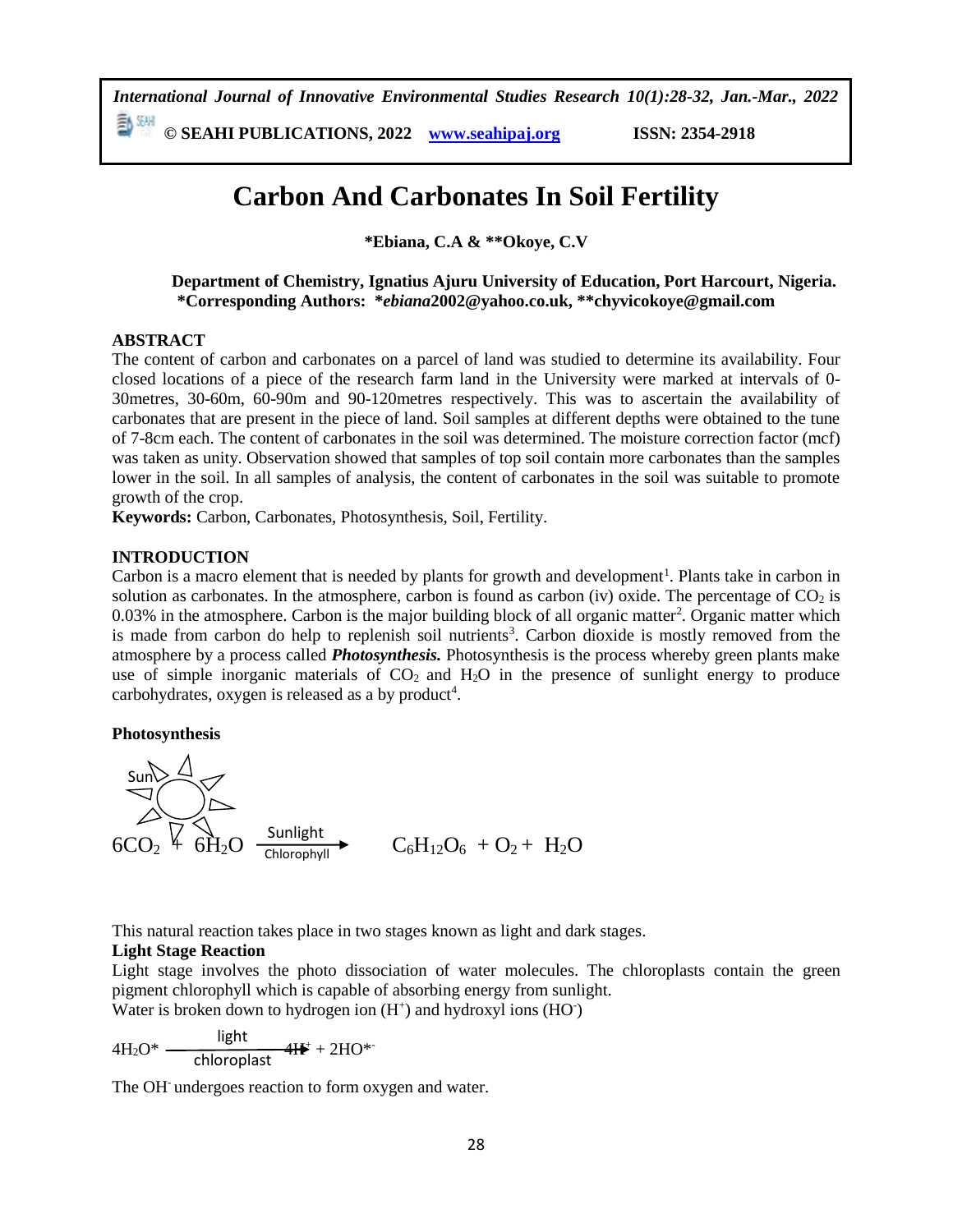**Ebiana & Okoye …..** *Int. J. Innovative Environ. Studies Res. 10(1):28-32, 2022*

 $4OH^*$   $\longrightarrow$   $2H_2O^* + O_{2(g)}$ 

The  $H^+$  component is used to reduce  $CO<sub>2</sub>$  to form complex organic components of starch and sugar

**Dark Stage Reaction**  $CO_2 + 4H^+$  CH<sub>2</sub>O + H<sub>2</sub>O

The hydrogen ion gains electron in a redox and oxidation reaction to form water and a carbon/water unit. The CH<sub>2</sub>O undergoes a polymerization reaction to form sugars and starches.

 $n(CH_2O)$   $\longrightarrow$   $C_6H_{12}O_6 + C_6H_{10}O_5$ <br>sugar starch

The final products of photosynthesis are Carbohydrates, oxygen and water.

The atmosphere gains its carbohydrate by burning of fuel like coal and wood others are from volcanoes, respiration by animals and plants,<sup>6</sup> the death, decay and putrefication of plants and animals. Much of  $CO<sub>2</sub>$ in the atmosphere may result to a greenhouse effect (excessive heating of the atmosphere) or a global warming of earth's atmosphere<sup>7</sup>.

The various process in which carbon dioxide of the atmosphere is used up and later replenished into the atmosphere again is called carbon cycle.



**Fig. 1: Carbon Cycle**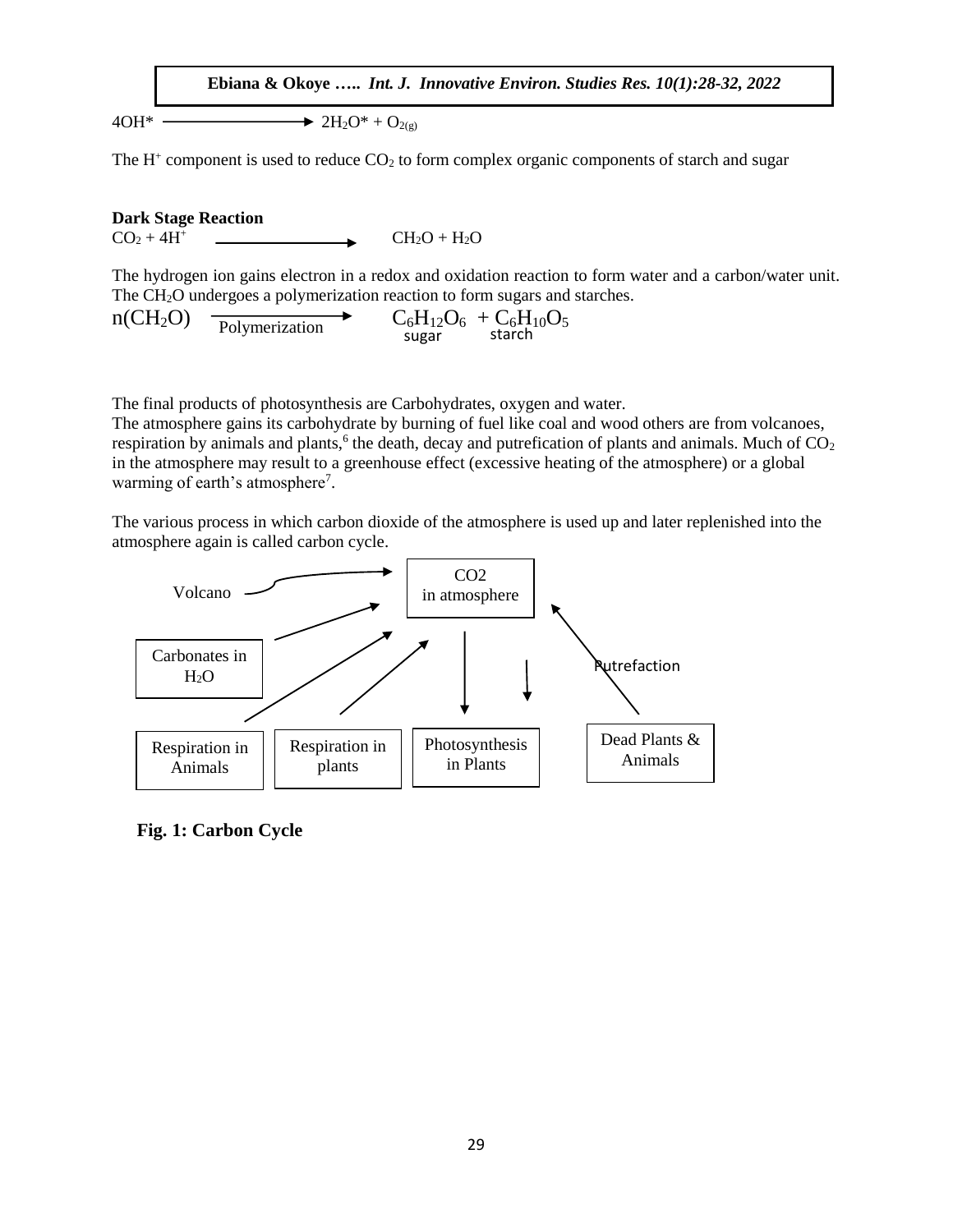# **Ebiana & Okoye …..** *Int. J. Innovative Environ. Studies Res. 10(1):28-32, 2022*

#### **Chemistry of Carbon**

The atomic number of Carbon is 6 and its mass number is 12 in the periodic table. It has three isotopes namely-carbon 12, carbon 13 and carbon 14.

In the ground state, its electronic configuration is  $C_6 = 1s^2 2s^2 2p^6$ 

In the excited state, it is hybridized to  $C_6 = 1S^2 2S^2 2P^3$ 



It is  $Sp^3$  hybridized  $5$ .

This makes carbon able to form with many compounds of hydrogen, oxygen, nitrogen and halogens. It also has the ability to form single, double or triple covalent bonds.

# **EXPERIMENTATION AND METHOD**

#### **Location**

The study area is a research farm land located in Rivers State of Nigeria owned by the Rivers State University of Port Harcourt. It lies between latitude  $7^{\circ}E$  of Greenwich meridian and longitude 5<sup>o</sup>N, North of the equator.

The climate is wet land of the Niger Delta. It is characterized by the dry season holding at November through March. The rainy season starts from March to October in every year. There is an August break within the wet season. It is usually dry at this break each year.

# **Determination of Carbonates in the Soil**

#### **Method**

The soil was obtained and dried to constant weight.

Place 100ml of 30% v/v HCl in a plastic beaker. 5.0g of dried soil was added to the acid. As the soil was added to the acid, effervescence was observed with the air trapped between soil particles and the acid.

# **Observation**

- If effervescence is not heard, it indicates low carbonate
- If effervescence is heard but not seen, the carbonate is less than 2%
- If the effervescence is seen and small particles float to the surface of the beaker, then carbon content is 2-5%
- If effervescence erupts all over the liquid surface, then carbonates content is between 5 and 15%
- Sample foams to the top of the plastic beaker; carbonates content is 15-30%

 Violet effervescence and foaming over the beaker top. Carbonate content greater than 30% The results obtained from the pits were of values 2% range from 2% mg/L to 30% mg/L. Most carbonates were found on the top soil which range from 15% mg/L to 35% mg/L.

# **Table 1: Total Carbonates Content in all the Pits**

| Distance( | Depth(cm) |        |         |        |         |        |         | Mean/Depth(cm) |         |        |
|-----------|-----------|--------|---------|--------|---------|--------|---------|----------------|---------|--------|
| m)        |           |        |         |        |         |        |         |                |         |        |
|           | $0 - 5$   | $5-10$ | $0 - 5$ | $5-10$ | $0 - 5$ | $5-10$ | $0 - 5$ | 5-10           | $0 - 5$ | $5-10$ |
| $0 - 30$  | 0.42      | 0.01   | 0.44    | 0.30   | 0.88    | 0.30   | 0.01    | 0.5            | 0.43    | 0.30   |
| $30 - 60$ | 0.40      | 0.20   | 0.30    | 0.20   | 0.20    | 0.04   | 0.40    | 0.30           | 0.33    | 0.19   |
| $60-90$   | 0.20      | 0.10   | 0.35    | 0.10   | 0.40    | 0.10   | 0.42    | 0.21           | 0.34    | 0.13   |
| 90-120    | 0.10      | 0.08   | 0.44    | 0.12   | 0.48    | 0.12   | 0.50    | 0.06           | 0.40    | 0.10   |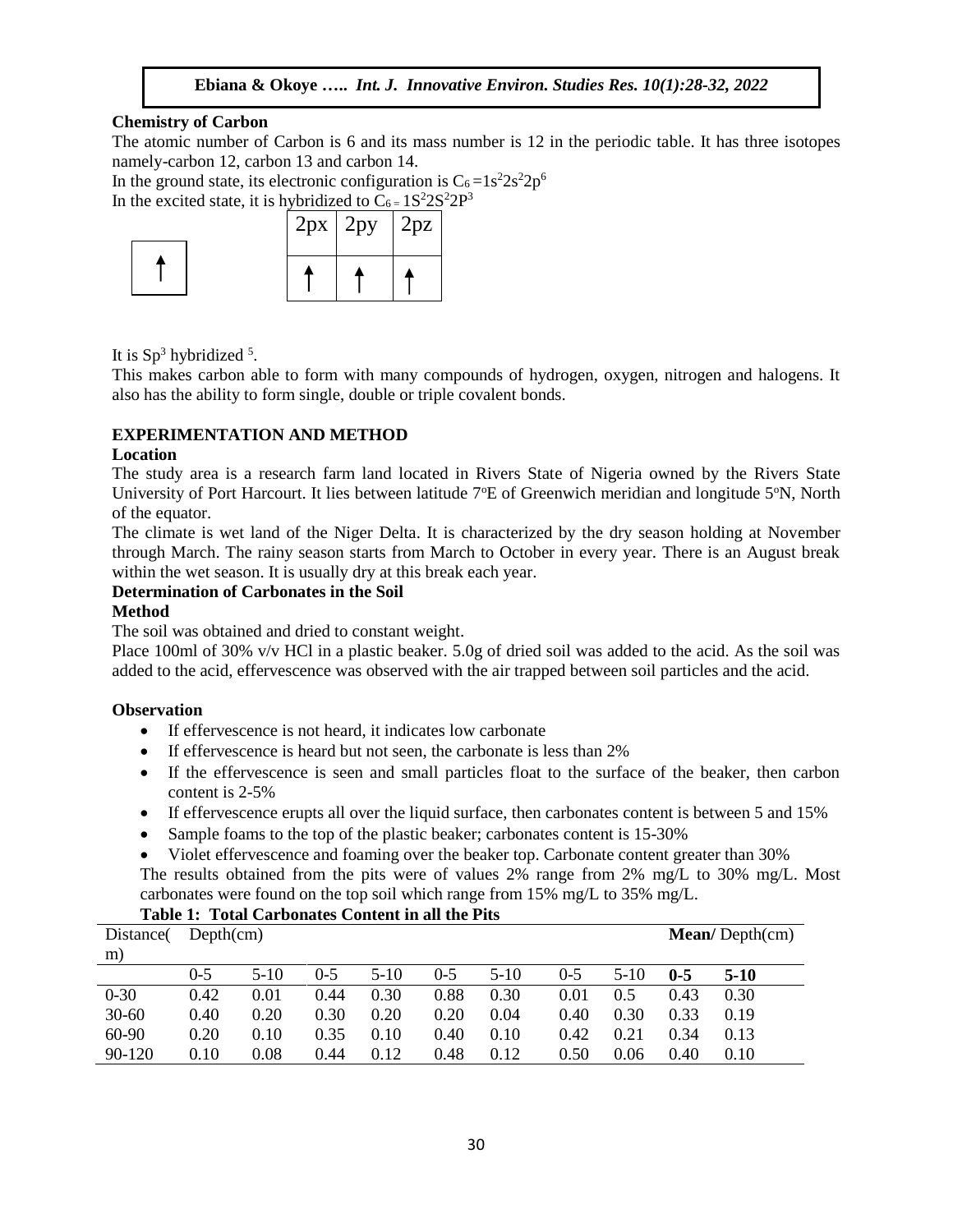| Ebiana & Okoye  Int. J. Innovative Environ. Studies Res. 10(1):28-32, 2022 |  |  |  |  |  |  |
|----------------------------------------------------------------------------|--|--|--|--|--|--|
|----------------------------------------------------------------------------|--|--|--|--|--|--|

| Table 2: Carbonates Content in Samples in their Mean Values |          |      |       |        |         |      |        |        |
|-------------------------------------------------------------|----------|------|-------|--------|---------|------|--------|--------|
| Distance(m)                                                 | $0 - 30$ |      | 30-60 |        | 60-90   |      | 90-120 |        |
| Depth(cm)                                                   | $0-5$    | 5-10 | 0-5   | $5-10$ | $0 - 5$ | 5-10 |        | $5-10$ |
| Mean(mg/L)                                                  | 0.43     | 0.30 | 0.33  | 0.19   | 0.34    |      | 0.40   | 0.10   |



# **Soil samples**

# **Fig 2: Graph of Carbonates Content in the Soil**

# **DISCUSSION**

It is evidently clear that carbonates contents are readily available in top soil than low soil of depth 30.0cm. The top soil has carbonates availabilities of  $0.40 - 0.45$  mg/L in all the samples. The lower soil level holds carbonates of 0.08-0.20mg/L.

Pit 2 recorded low carbonate contents. That piece of land is cultivated yearly and a lot of nutrients must have been removed due to crops consumption of the nutrients. Both peaks in pit 2 are relatively low to show low carbonate contents in that piece of farm land.

The other three farm lands were allowed to remain fallow for a planting season. Thus the high peaks showing high level of carbonates in three pieces of farm lands.

# **CONCLUSION**

Investigation of carbon in the immediate environment and carbonates in the soil was studied. Four pieces of lands studied showed that carbonates in the soil add greatly to the fertility of the crops. The carbonates were experimentally determined by the dry soil and acid effervescence method bubble gas. Carbonates found was at ranges of 00.02mg/L to 0.10mg/L for the deep soil while the top soil had 0.30 to 0.48mg/L in the farm lands.

In conclusion, the piece of land could be left to remain fallow for one to two seasons before planting. This adds more nutrients to the soil than the yearly cultivated farm lands. Artificial supplements of manure and chemical fertilizers can boost the farm nutrients in the issue of acute arable farm lands.